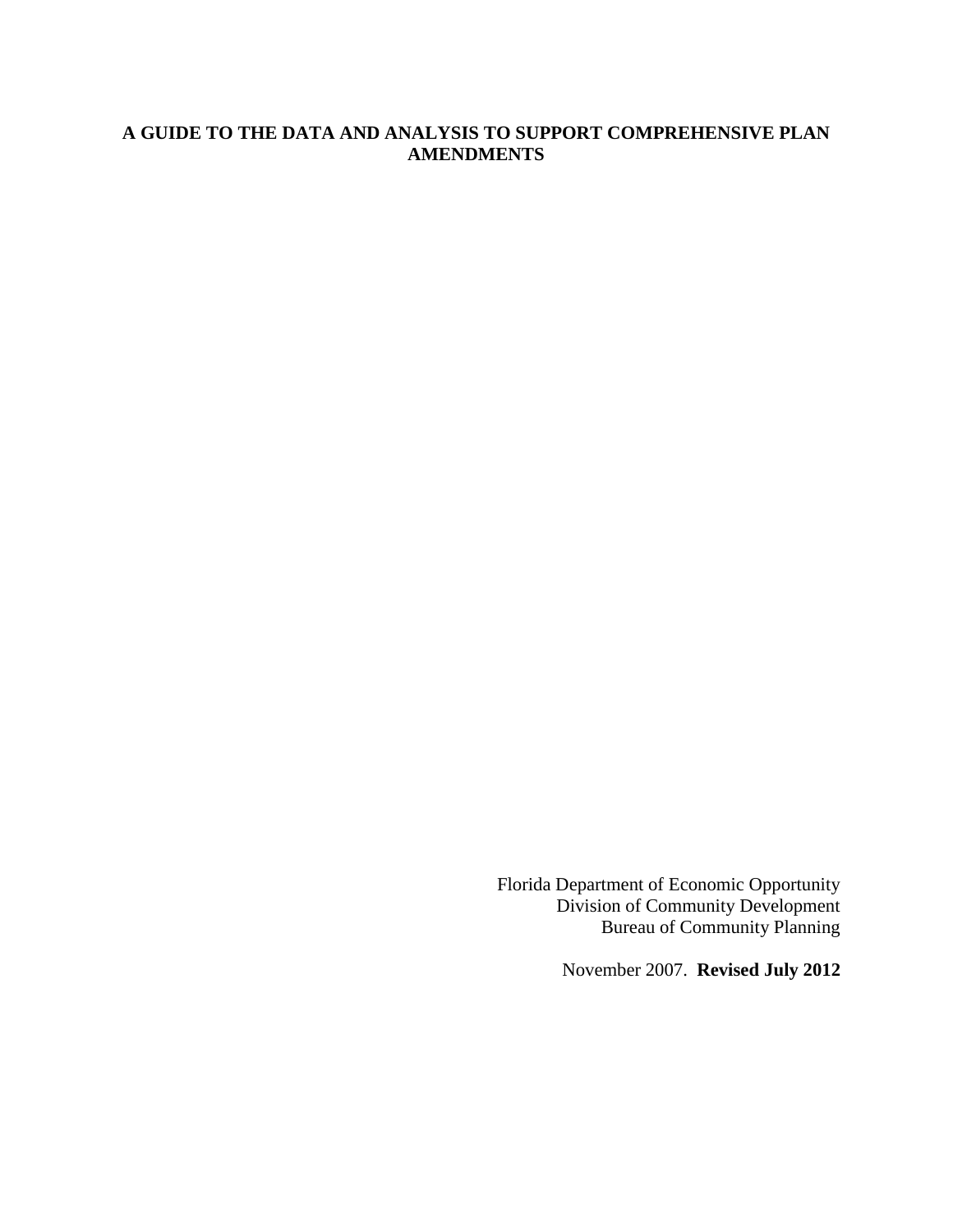# **I. INTRODUCTION**

Section 163.3167(9), Florida Statutes (F.S.), requires each local government to address in its comprehensive plan the water supply sources necessary to meet and achieve the existing and projected water use demand for the established planning period considering the applicable Water Management District's regional water supply plan developed pursuant to Section 373.709, F.S. To this end, the comprehensive plan and plan amendments must be based on appropriate data and analysis to demonstrate the availability of water supplies and water supply facilities necessary to accommodate existing and anticipated water use demand. [Section 163.3177(6)(a)2.d., F.S.]

This guidebook is prepared as a technical document to assist local governments with the preparation of water supply and facilities data and analysis to support proposed comprehensive plan amendments, particularly those that would change the Future Land Use Map (FLUM) to significantly increase density or intensity of development and demand for water. Four basic water related issues with proposed FLUM changes are described in this guidebook:

- 1. The calculation of the amount of potable water needed to support the proposed amendment, both for the short-term and long-term planning periods, based on development potential
- 2. The determination of whether the local government has adequate supplies of potable water to meet the estimated demand from the proposed land use change
- 3. The determination of whether the local government has adequate water supply facilities to support the proposed land use change<sup>1</sup>
- 4. The demonstration of the availability of adequate water supplies and facilities to meet the projected need for the proposed development through its buildout.

[Note: The Department has prepared a separate technical assistance guide to assist local governments with the preparation of the 10-year water supply facilities work plan pursuant to Section 163.3177(c)3, F.S., entitled *A Guide to the Preparation of the Water Supply Facilities Work Plan* (hyperlink).]

# **II. DATA AND ANALYSIS TO SUPPORT A PROPOSED LAND USE CHANGE**

## **A. Potable Water Supplies and Treatment Facilities**

The data and analysis supporting the proposed amendment should indicate how potable water will be provided to the site of the proposed land use change, as well as the availability of water supplies. The level of data and analysis to be provided will depend upon factors such as the scale of development, the growth rate, whether the local government has adopted its 10-year

 $\overline{a}$ *1 The term "water supply facilities" means a system of infrastructure designed to collect, treat, and distribute water, and includes water wells, treatment plants, reservoirs, distribution mains, and reuse facilities.*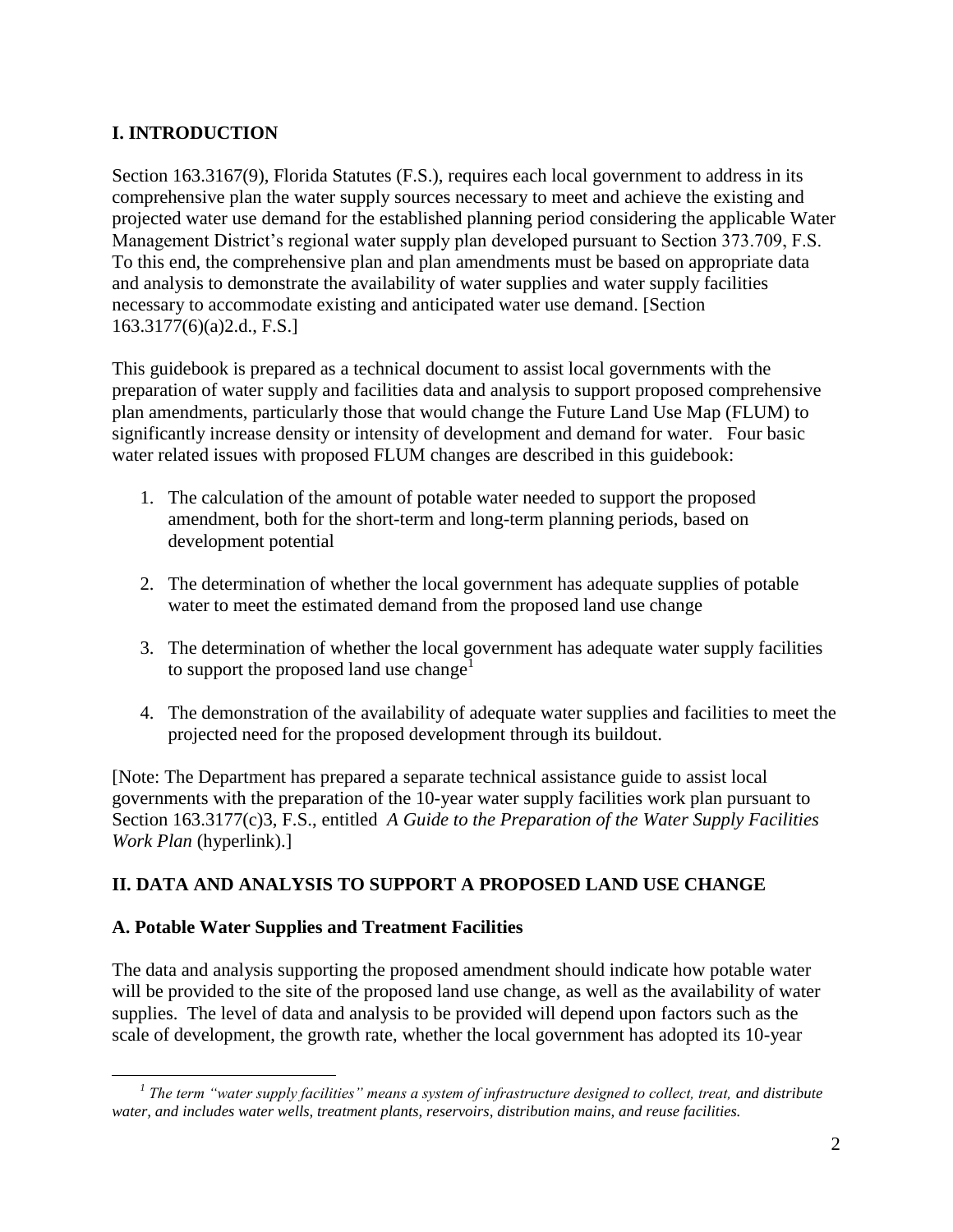water supply facilities work plan, and whether the local government is subject to a regional water supply plan.

Two permits are involved in determining whether adequate water supply will be available to serve the proposed land use. The first permit regulates the withdrawal of raw water from a groundwater source, surface water source or an alternative water source. The second permit regulates the operating capacity of the treatment facility that provides the finished water. Through the issuance of a water use or consumptive use permit (CUP), the water management districts (WMDs) regulate the amount of raw water that can be withdrawn from a water source for treatment and distribution as finished water. Raw water is processed in a water treatment facility designed and built to treat a specific quantity of water. The Florida Department of Environmental Protection (DEP) regulates the operating capacity of each water treatment facility, which may be owned and operated by a local government utility or another public or private utility.

The amount of finished water produced by a treatment facility is not necessarily equal to the amount of raw water withdrawn from the permitted source, because some volume may be lost during treatment. In many cases, the difference is not big enough to warrant consideration in the review of comprehensive plan amendments. A differential of 5 percent or more is significant, however, and should be taken into account when determining the amount of finished water that will be available. If the treatment loss is 5 percent or more, three separate calculations should be included in the information submitted with the proposed land use amendment: the raw water supply calculation, the finished water supply calculation, and the water treatment facility operating capacity calculation.

The following information is necessary for determining available water supplies and treatment facility capacity:

- The amount of water that can be withdrawn from the source identified in the facility provider's CUP (including any timing and limiting conditions)
- The amount of water being withdrawn to meet current demand (including all distribution system losses)
- The total permitted operating capacity of the water treatment facility
- The amount of finished water currently being delivered from the facility.

If the amendment site is located within a utility service area of a water supplier other than the local government itself, then the amendment must include a letter from the water supplier, demonstrating commitment to provide the services, along with supporting documentation confirming the availability of adequate sources and the necessary infrastructure to serve the projected water demand.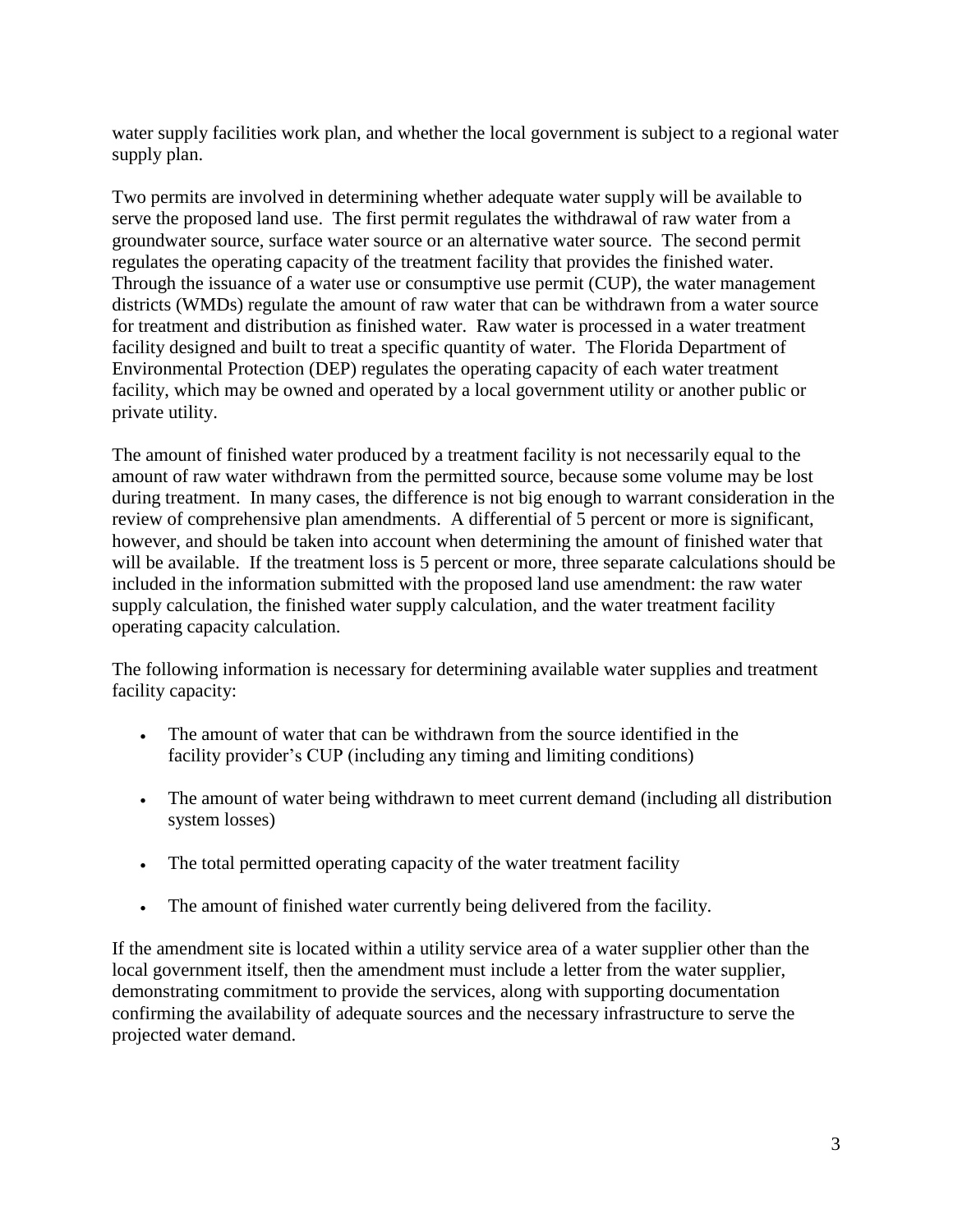## **B. Calculation of Potable Water Demand for a Proposed Land Use Change**

The local government should provide the following data and analysis to support a proposed land use change:

- The adopted level of service (LOS) standard for potable water
- The amount of additional development the land use amendment will allow
- The net increase in the water demand. When calculating the water use demand for a proposed land use change, the local government should review its reserved and planned water supply and facility capacities to determine whether the existing land use and the proposed change are already covered by its raw water allocations and planned facilities capacity. An increase in development density or intensity on a site that already has water service reserved must only account for the increase in water demand created by the land use change. For example, if water supply and facility capacity have been reserved for a 200-acre parcel approved for 5 dwelling units per acre and the proposed land use change will increase the density to 10 units per acre, the data and analysis should demonstrate the availability of water supply and facilities to meet the demand created by the additional 1,000 residential units rather than the entire 2,000 units being proposed
- For a proposed FLUM change involving annexation, the data and analysis must demonstrate that adequate water supply and facility capacity are available or are planned to be available to serve the parcel to be annexed even if the density and intensity of development on the site remain unchanged after annexation. If the annexed property is already located within the City's utility service area and water and facility capacity has been reserved for the site prior to annexation, then data and analysis must only demonstrate the availability of adequate capacity to meet the additional demand due to the land use change.

## **B.1 Calculation of Water Demand for Residential Land Use Change**

 Multiply the residential development potential by the adopted potable water LOS standard, assuming that the established standard is on a per-residential-unit basis. If the adopted LOS standard is on a per-capita basis, the standard must first be multiplied by the number of persons per household (to obtain the demand for each residential unit), then multiplied by the total number of residential units

## **B.2 Calculation of Water Demand for Non-Residential Land Use Change**

 Multiply the non-residential square feet by the potable water LOS standard for the nonresidential land use category to determine the total water demand for that land use category. If potable water LOS standards for each non-residential land use type have not been adopted by the comprehensive plan, appropriate standards based on utility rates for the land use types may be used as the best available data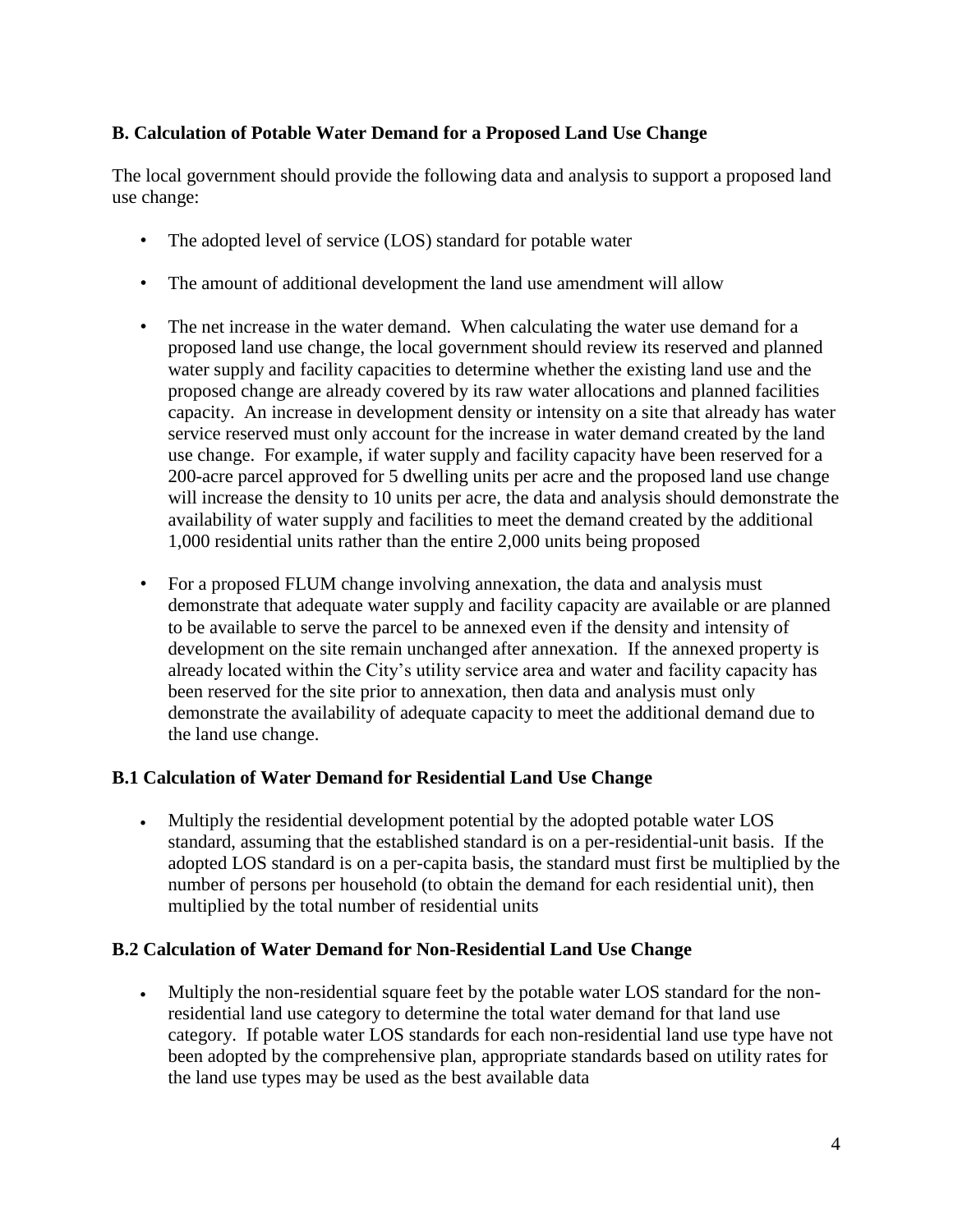## **C. Calculation of Reserved Allocations and Projected Growth**

When evaluating whether adequate water supply will be available to serve a proposed land use change, the local government should account for the amount of water supply reserved for developments that have been approved but not yet built, as well as the projected water needs for the remaining long-term planning time frame established in the comprehensive plan. The amount of reserved water is the sum of:

- 1. Existing water demand, including allocation commitments under the local government's concurrency management system, and
- 2. Other service encumbrances or commitments for approved site plans, subdivisions and other developments (including developments of regional impact) considering the timeframes covered by those commitments

The local government must also account for the water demand projected to occur within its longterm planning period but not otherwise accounted for in the reserved water calculation. Those projected water use demand can be calculated on the basis of growth projections for residential and non-residential development reflected in the local government's comprehensive plan for the 5-year and 10-year planning periods (or for a longer planning time frame established in the comprehensive plan).

## **D. Basic Calculations of the Availability of Potable Water Supply and Facilities to Support a Proposed Land Use Change**

**D.1 Raw Water Calculation:** The availability of adequate raw water supply to serve a proposed land use change can be determined by completing the following calculation (using consistent units such as gallons/day):

| 1. Current water use allocation (CUP issued by the WMD):       |  |
|----------------------------------------------------------------|--|
| 2. Plus any raw water purchased from other suppliers:          |  |
| 3. Less current demands, including distribution system losses: |  |
| 4. Less allocation(s) committed to other water suppliers:      |  |
| 5. Less reserved allocations:                                  |  |
| 6. Less projected growth demand:                               |  |
| 7. Equals amount available for proposed land use change:       |  |

Reserved allocations (Line 5) is the amount of water supply set aside for approved development but not yet built, such as committed water service guaranteed through an enforceable development agreement and committed water service for any additional development not included in Line 6. Projected demand (Line 6) is the water supply needed to meet anticipated growth based upon projections of residential and nonresidential development for both the shortterm and the long-term planning periods established in the local comprehensive plan.

[Note: If the projected demand (Line 6) includes water supply to serve the site at the existing density or intensity, then the amount of water available for the proposed land use change (Line 7)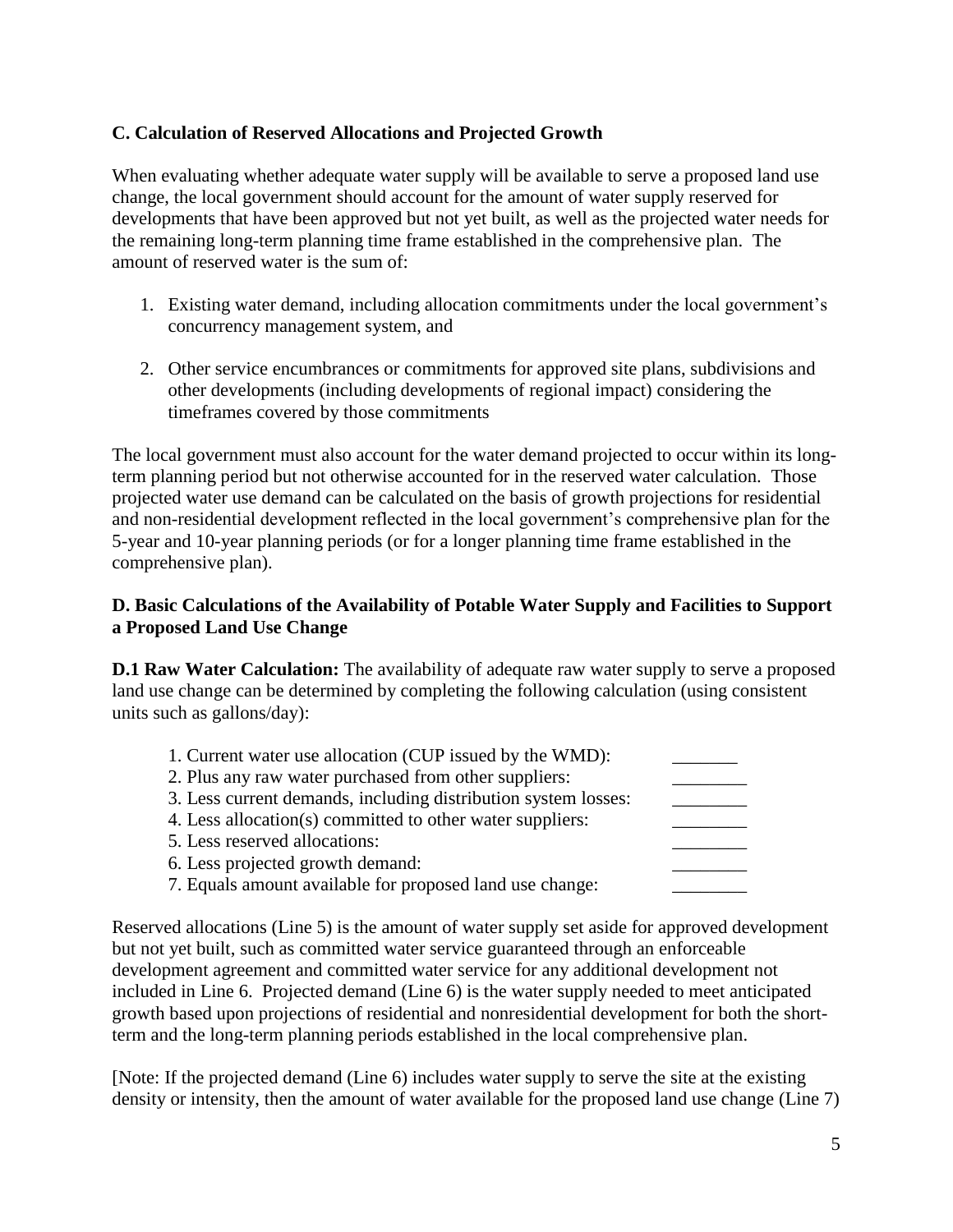only needs to apply to the increased demand created by the increase in density or intensity by the proposed land use change.]

**D.2 Finished Water Calculation:** The availability of finished water facility capacity to serve a proposed land use change can be calculated using the following formula:

| 1. Current water treatment facility permitted capacity:                |  |
|------------------------------------------------------------------------|--|
| 2. Plus any finished water purchased from other suppliers:             |  |
| 3. Less amount of finished water allocated to existing development:    |  |
| 4. Less quantity of finished water committed to other water suppliers: |  |
| 5. Less quantity of finished water reserved for approved development:  |  |
| 6. Less quantity of finished water for project growth demand:          |  |
| 7. Equals amount of finished water facility capacity available:        |  |

Each FLUM amendment being proposed by the local government in the amendment package should be similarly evaluated, as well as an assessment of their cumulative impacts on water supply and water supply facilities. If it is determined that there will not be sufficient water supply or facility capacity to serve the proposed land use change, then the local government must explain how both raw and finished water supplies will be made available to meet the projected demand associated with the proposed amendment. In such instances, the proposed amendment must include the strategies to increase the supply of water and facilities to meet the projected demand. Those strategies may include:

- 1. Development of new sources of water supply (including alternative sources)
- 2. Utilization of reclaimed water and reuse
- 3. Increased water conservation measures
- 4. Capital improvements to increase treatment plant capacity (as established in a 5-year schedule of capital improvements) or through an enforceable development agreement

If the utility service area is within an area addressed by a Water Management District's Regional Water Supply Plan, then the latest Regional Water Supply Plan update provides an important starting place to identify potential water supply sources and projects that could be utilized to meet those demands. Most of these strategies will require amending the adopted 10-year water supply facilities work plan. The work plan should be updated to reflect the aforementioned strategies, projects, change in water demand and demonstration of water supply to meet the change in demand. This update can be adopted at any time by the local government; however, the update is not statutorily required until 18 months after the applicable Water Management District adopts an update to its Regional Water Supply Plan that affects the local government.

If the local government cannot demonstrate that sufficient water supply and water treatment facility capacity will be available to support the proposed land use change, it should not adopt the amendment authorizing the land use change as proposed. The local government may revise the amendment to allow for an amount of development that could be supported by the available water supplies and facilities; or may revise the amendment to include meaningful and predictable strategies to ensure that both the short-term and long-term demand for water and facilities is met,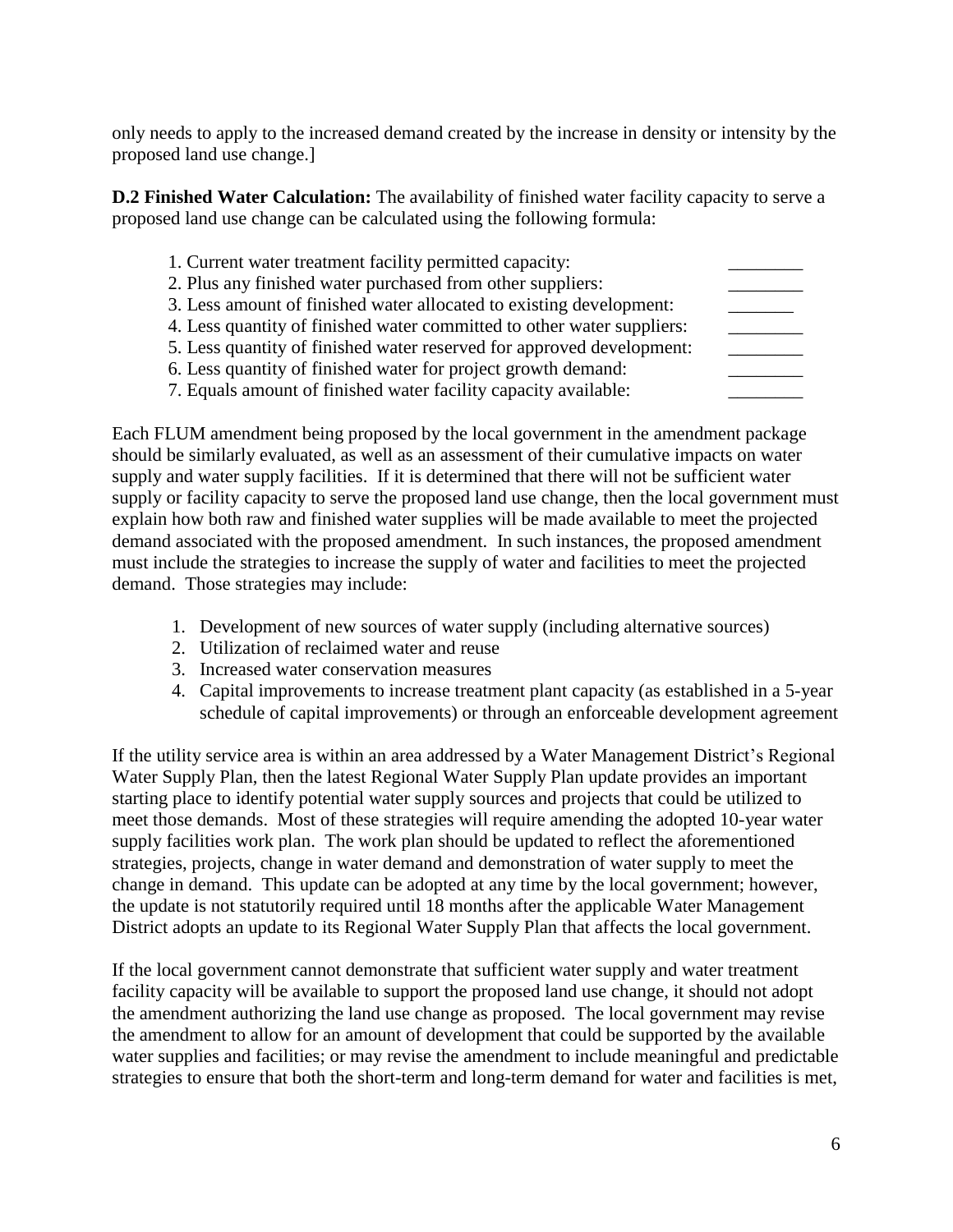such as adoption of a phasing schedule for the proposed development so that the necessary water supply and facilities would be planned to coincide with the demand at each phase.

However, a local government can also provide data and analysis, based upon professionally acceptable and applied methodologies, to demonstrate that water supplies and facilities are (or will be) available due to a change in any of the following:

- Growth projections
- The evaluation of the impacts of the proposed land use change over the long-term planning period of the comprehensive plan
- Any phasing of the project necessary to coincide with the availability of the water supply and facilities, including planned capital improvements.

## **IV. Examples of Water Supply Data and Analysis to Support Land Use Amendments**

Three examples are provided here. The first example (Example IV.A) is a hypothetical one intended to demonstrate how to determine whether adequate water supplies and water facilities will be available to serve a proposed land use change. The next two examples (Example IV.B) and Example IV.C) are actual examples of water supply and facilities data and analysis supporting land use amendments. Example IV.B is a mixed-use land use change adopted by Volusia County (Amendment No. 11-R1) known as the "Farmton Local Plan"; and Example IV.C is a Development of Regional Impact (DRI)-related land use amendment adopted by St. Johns County (Amendment No. 04-D1) known as "RiverTown DRI".

# **Example IV.A [Hypothetical]**

## **Water Supply and Facilities Availability Analysis for Residential Land Use Change**

Using the 200-acre property example in **Section B**, the proposed land use change is from Low Density Residential (5 dwelling units/acre) to Medium Density Residential (10 dwelling units/acre). The water supply and facility availability analysis is based on the following information:

- The potable water LOS standard is 300 gallons per day (gpd) per dwelling unit
- The CUP allows an annual average daily water withdrawal of 6.00 million gallons per day (mgd) and the current average daily withdrawal is 5.50 mgd
- Water treatment facilities permitted capacity is 10.00 mgd
- The concurrency management system indicates that 0.20 mgd has been committed for approved developments over the next two years
- Water demand to meet the 10-year growth projection is 0.16 mgd
- There are no existing agreements to obtain water from or to provide water to other utilities
- Water demand from the proposed land use change, assuming the projected long-term water supply demand (Line 6) included the existing land use designation, is 0.30 mgd (i.e., 1,000 dwelling units x 300 gpd)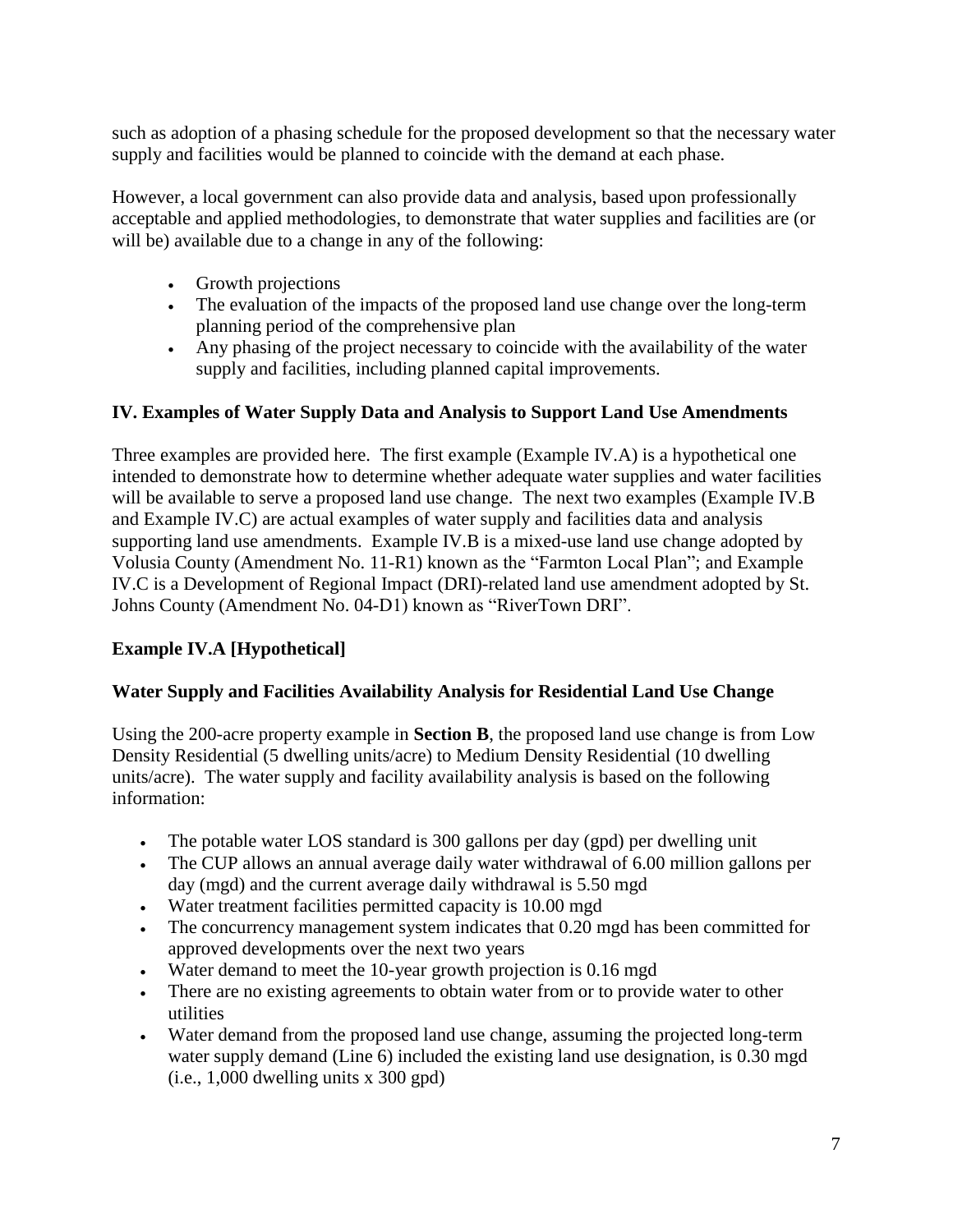### **Step 1 Calculation of Raw Water Availability**

| 1. Current water use allocation (CUP):                     | $6.00$ mgd   |
|------------------------------------------------------------|--------------|
| 2. Plus any raw water purchased from other suppliers:      | $+0.00$ mgd  |
| 3. Less current daily withdrawal, including system losses: | $-5.50$ mgd  |
| 4. Less allocation(s) committed to other water suppliers:  | $-0.00$ mgd  |
| 5. Less reserved allocations:                              | $-0.20$ mgd  |
| 6. Less 10-year projected demand:                          | $-0.16$ mgd  |
| 7. Equals amount available for proposed land use change:   | $= 0.14$ mgd |

The analysis shows that there is not sufficient water supply available to meet the additional increase in demand (i.e., 0.30 mgd) created by the proposed land use change.

### **Step 2 Calculation of Water Facilities Capacity Availability**

Using the information above, the maximum permitted water withdrawal (CUP) is 6.00 mgd, and the treatment facilities permitted capacity is 10.0 mgd. The current average daily amount of finished water produced at the facilities is 5.50 mgd, which is the same amount of raw water withdrawn under the CUP per day. Under these conditions, the available treated water for the proposed land use change is calculated as follows:

| 1. Current water treatment facility permitted capacity:                | $10.00$ mgd  |
|------------------------------------------------------------------------|--------------|
| 2. Plus any finished water purchased from other suppliers:             | $+0.00$ mgd  |
| 3. Less amount of finished water allocated to existing development:    | $-5.50$ mgd  |
| 4. Less quantity of finished water committed to other water suppliers: | $-0.00$ mgd  |
| 5. Less quantity of finished water reserved for approved development:  | $-0.20$ mgd  |
| 6. Less quantity of finished water for projected demand:               | $-0.16$ mgd  |
| 7. Equals amount of finished water facility capacity available:        | $= 4.14$ mgd |

The analysis shows that the local government has adequate water treatment facilities but not adequate water supplies to meet the water needs of the proposed land use change. In this case, the amendment should include an explanation of how adequate water supplies will be made available to meet the projected demand associated with the proposed amendment, which may necessitate an update to the 10-year Water Supply Plan.

#### **Example IV.B Volusia County Adopted Amendment 11-R1 [The Farmton Local Plan]**

The amendment applies to approximately 47,000 acres located in south-central unincorporated Volusia County. The amendment changed the future land use designation of the property from Agricultural Resource (2309 acres, 1 du/10 acres; 0.10 FAR), Environmental Systems Corridor (22,344 acres, 1 du/25 acres; 0.10 FAR), and Forestry Resource (22,294 acres, 1 du/20 acres; 0.10 FAR) to a mixed-use land use plan. The map amendment was accompanied by projectspecific policies, which establish the development standards including the densities and intensities for each land use allowed in the proposed mixed-use development. The development, known as the Farmton Local Plan, will be completed in two phases, Phase 1 (2025) and Phase 2 (2060). Phase 1 is limited to 2,287 dwelling units and 820,217 square feet of non-residential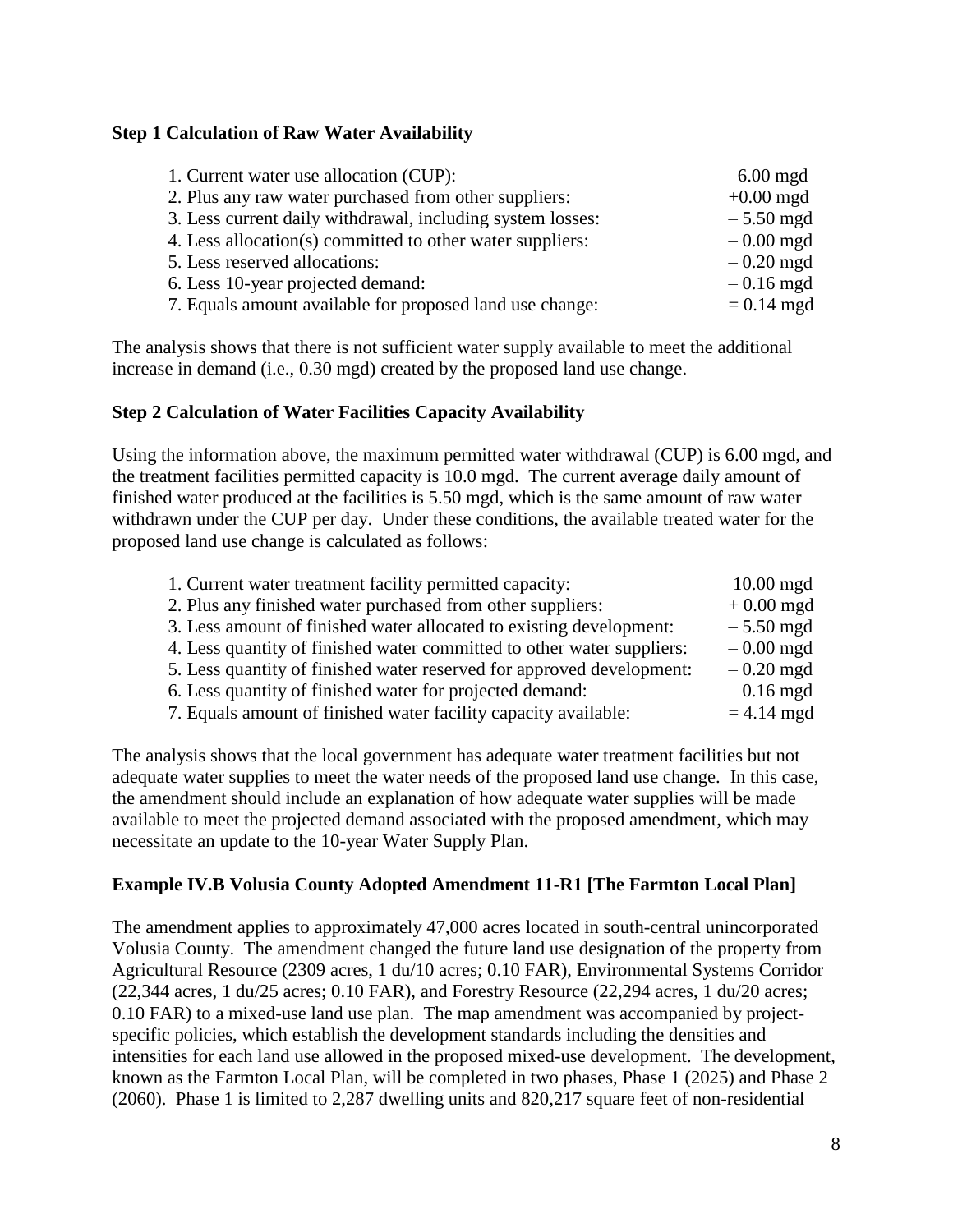uses. Phase 2 is limited to 23,100 dwelling units and 4.7 million square feet of non-residential uses, plus associated institutional uses (see Table IV.B1).

|                 | <b>Number of Units</b> |                |  |
|-----------------|------------------------|----------------|--|
| <b>Land Use</b> | Phase 1 (2025)         | Phase 2 (2060) |  |
| Single Family   | 2,287 du               | 23,100 du      |  |
| Retail          | 273,000 sf             | 1,422,776 sf   |  |
| Office          | 318,395 sf             | 1,938,097 sf   |  |
| Hotel           | 120 rooms              | 240 rooms      |  |
| Industrial      | 156,822 sf             | 1,180,727 sf   |  |
| Institutional   |                        | 50,000 sf      |  |
| <b>Schools</b>  |                        |                |  |
| 4 Elementary    |                        | 2,908 students |  |
| 2 Middle        |                        | 2,512 students |  |
| 2 High          |                        | 5,266 students |  |
| Hospital        |                        | 160 beds       |  |

| Table IV.B1 Volusia County Amendment 11-1R Farmton Local Plan |
|---------------------------------------------------------------|
| Approved Land Uses & Maximum Development by Phase             |

**Calculation of Water Demand:** Water demand calculations for the Farmton Local Plan for each phase of the project are shown in Tables IV.B2 and IV.B3.

**Table IV.B2 Volusia County Amendment 11-1R Farmton Local Plan Potable Water Demand through 2025**

| Phase 1 (2025)                  |                    |                                              |                                                 |
|---------------------------------|--------------------|----------------------------------------------|-------------------------------------------------|
| <b>Phase/Land</b><br><b>Use</b> | Number of<br>Units | <b>Water Use</b><br>$GPD/U$ nit <sup>2</sup> | <b>Potable</b><br>Water<br>Demand<br><b>MGD</b> |
| Single Family                   | 2,287 du           | $175$ gpd/du                                 | 0.400                                           |
| Retail                          | 273,000 sf         | $0.15$ gpd/sf                                | 0.041                                           |
| Office                          | 318,395 sf         | $0.15$ gpd/sf                                | 0.048                                           |
| Hotel                           | 120 rooms          | 100 gpd/room                                 | 0.012                                           |
| Industrial                      | 156,822 sf         | $0.10$ gpd/sf                                | 0.016                                           |
| Total                           |                    |                                              | 0.517                                           |

The potable water demand for Phase 1 is estimated to be 0.517 million gallons per day (mgd).

 *2 The potable water demand rates for the residential and non-residential uses are professionally acceptable to the St. Johns River Water Management District. Whereas the adopted LOS standard for Potable Water within the County's Southeast Service Area is 200 gpd/du, the water demand rate of 175 gpd/du used for this amendment is due to the demand being offset by special water conservation and reuse measures incorporated into the Farmton Local Plan.*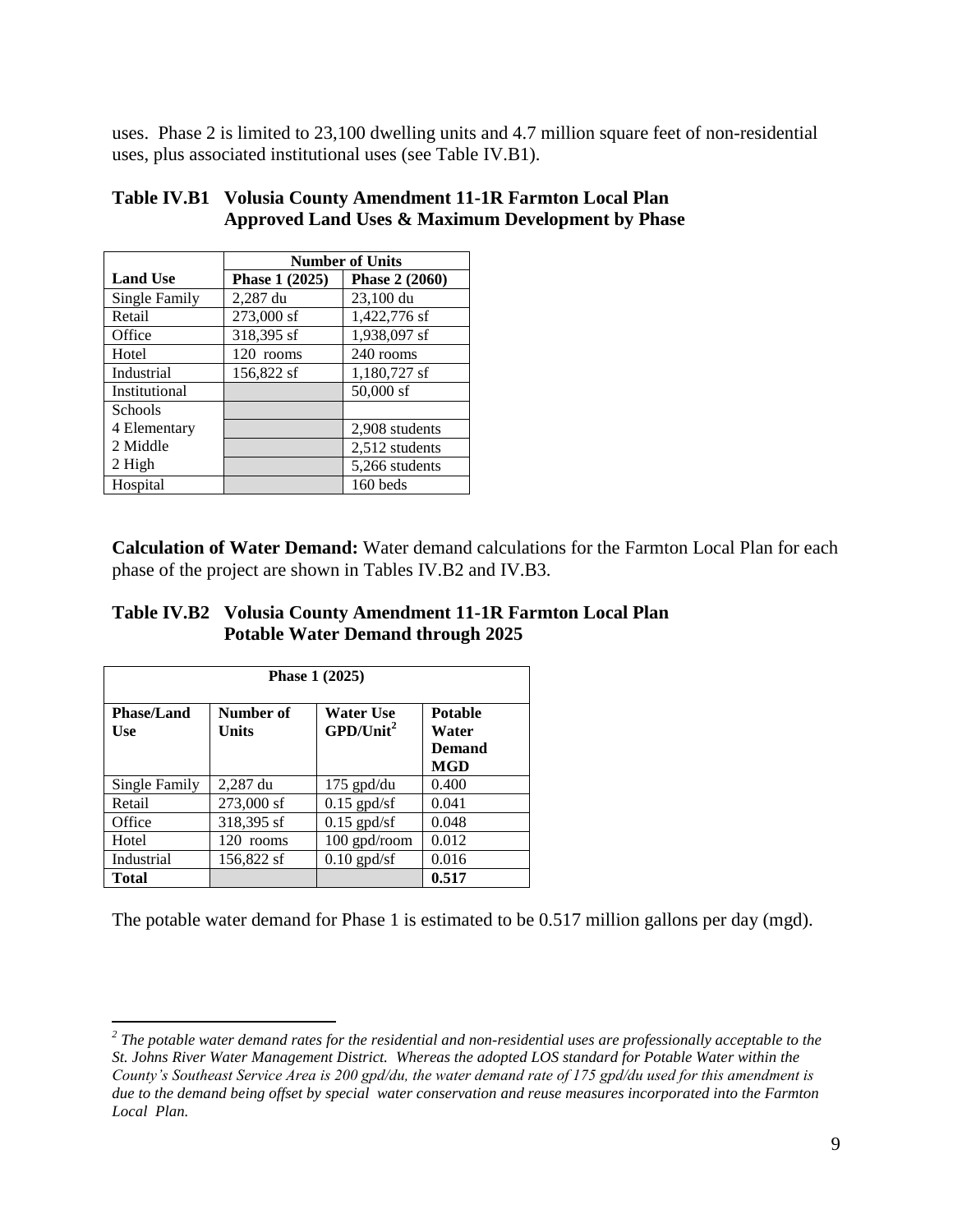### **Table IV.B3 Volusia County Amendment 11-1R Farmton Local Plan Potable Water Demand through 2060**

| <b>Phase 2 (2060)</b> |                    |                                     |                                                        |
|-----------------------|--------------------|-------------------------------------|--------------------------------------------------------|
| <b>Land Use</b>       | Number of<br>Units | <b>Water Use</b><br><b>GPD/Unit</b> | <b>Potable</b><br>Water<br><b>Demand</b><br><b>MGD</b> |
| <b>Single Family</b>  | 23,100 du          | $175$ gpd/du                        | 4.043                                                  |
| Retail                | 1,422,776 sf       | $0.15$ gpd/sf                       | 0.213                                                  |
| Office                | 1,938,097 sf       | $0.15$ gpd/sf                       | 0.291                                                  |
| Hotel                 | 240 rooms          | 100 gpd/room                        | 0.024                                                  |
| Industrial            | 1,180,727 sf       | $0.10$ gpd/sf                       | 0.118                                                  |
| Institutional         | $50,000$ sf        | $0.10$ gpd/sf                       | 0.005                                                  |
| Schools               |                    |                                     |                                                        |
| 4 Elementary          | 2,908 students     | 20 gpd/student                      | 0.058                                                  |
| 2 Middle              | 2,512 students     | 25 gpd/student                      | 0.063                                                  |
| 2 High                | 5,266 students     | 25 gpd/student                      | 0.132                                                  |
| Hospital              | 160 beds           | 250 gpd/bed                         | 0.040                                                  |
| Total                 |                    |                                     | 4.986                                                  |

 $\overline{a}$ 

The potable water demand for Phase 2 is estimated to be 4.986 mgd.

[Note: Non-potable water demand through 2060 is estimated to be 5.55 mgd. A reclaimed water project is proposed for the Farmton Local Plan for irrigation, which is estimated to produce about 4.47 mgd of available reclaimed water for irrigation, leaving a balance of 1.08 mgd irrigation water demand. Thus, the total potable and non-potable water demand is estimated to be approximately 6.6 mgd.]

**Demonstration of the Availability of Adequate Water Supplies and Facilities:** The total average daily potable water demand for the Farmton Local Plan through 2060 is estimated to be 5.503 mgd<sup>3</sup>. A portion of the amendment site lies within the City of Edgewater Utility Service Area, with a daily average demand estimated to be 0.624 mgd. The remainder of the site will be served by Farmton Water Services (FWS), a private utility and a subsidiary of Miami Corporation which is the applicant of the Farmton Local Plan amendment. FWS will construct, operate and maintain water supply facilities and will be responsible for all permitting and delivery of water supply for the area outside of the City of Edgewater Utility Service Area. The City of Edgewater has adequate capacity for Phase I and planned improvements to increase capacity to meet the water demand for the project site within its service area through the project's buildout period. The City has provided a letter which indicates the City's willingness to provide water, wastewater and water reuse to the portion of the site lying within its service area. In addition, the FWS has provided information demonstrating the availability of adequate

<sup>3</sup> *Using the 200 gpd/unit LOS standard established by the Volusia County Comprehensive Plan, the total potable water demand through 2060 is estimated to be 6.140 mgd. Applying either 200 gpd or 175 gpd, the data and analysis shows the availability of adequate potable water sources, estimated to be about 9.6 mgd, to meet the longterm water demand under the land use change.*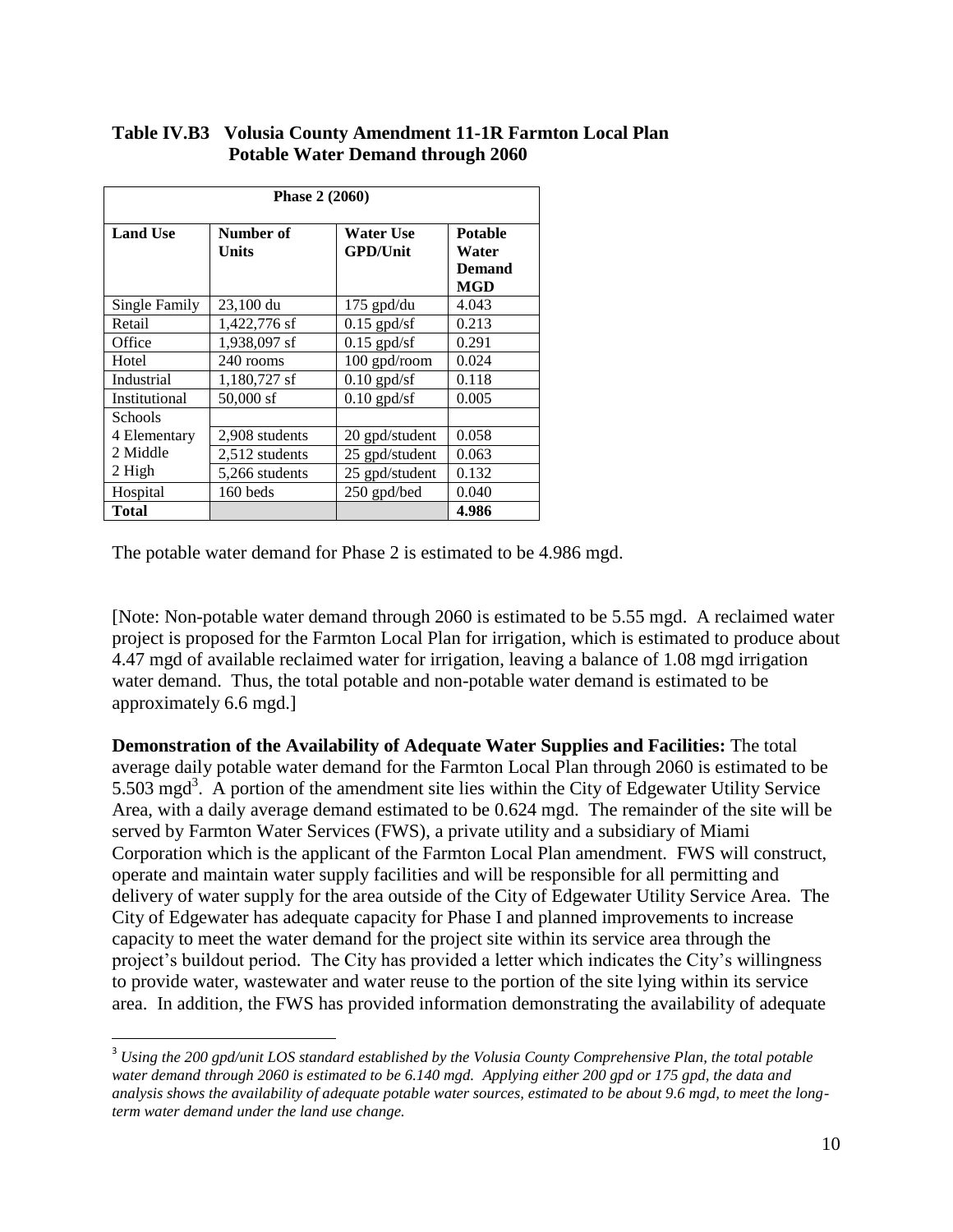water supplies, both traditional and alternative supplies, to meet the estimated demand it is responsible for. Under the project-specific policies adopted into the Volusia County Comprehensive Plan, the County will not issue any development orders or development permits for development within the Farmton Local Plan until there is a demonstration of adequate water supplies and facilities concurrent with the needs of the development.

In addition, the project-specific policies require:

- Coordination of the water suppliers with St. Johns River Water Management District, regarding the application for consumptive use permit and the availability of water supply sources, both traditional and alternative sources
- Updates to Volusia County and the City of Edgewater 10-year Water Supply Facilities Work Plans to include Farmton Water Resources Service Area and description of projects needed to provide potable and non-potable water to the project site
- Landowners and developers to coordinate with the water providers to develop an integrated water resources plan, including a long range waste water plan, for implementation of the needed water supply projects; and enter into agreements as are necessary to accommodate that plan for up to 50 years.

## **Example IV.C St. Johns County Adopted Amendment 04-D1 [RiverTown DRI]**

The amendment changed the future land use map designation for a 4,170-acre property from Rural/Silviculture and Residential B land use categories to Residential B, Residential C, Community Commercial, Mixed Use District, and Parks and Open Space land use categories (see Table IV.C1). The land use map change is accompanied by project-specific policies. St. Johns County approved a development order concurrently with the adoption of the comprehensive plan amendment which authorized the property to be developed as a development of regional impact (DRI), known as the RiverTown DRI. The owner is St. Joe/Arvida Company, LP. The project is located in the northwest of unincorporated St. Johns County, along SR 13 and the St. Johns River, between Greenbriar Road to the north and CR 210 to the south. The RiverTown DRI was approved in 2004 and to be built in two phases: Phase 1 (2005-2011) and Phase 2 (2012-2016), and to consist of 3,700 single family dwelling units, 800 multi-family dwelling units, 300,000 square feet of retail, 125,000 square feet of office, 100,000 square feet of light industrial, 18 holes of golf course, a 30-acre community park, a 65-acre regional park, 2 elementary schools and 1 middle school (see Table IV.C2).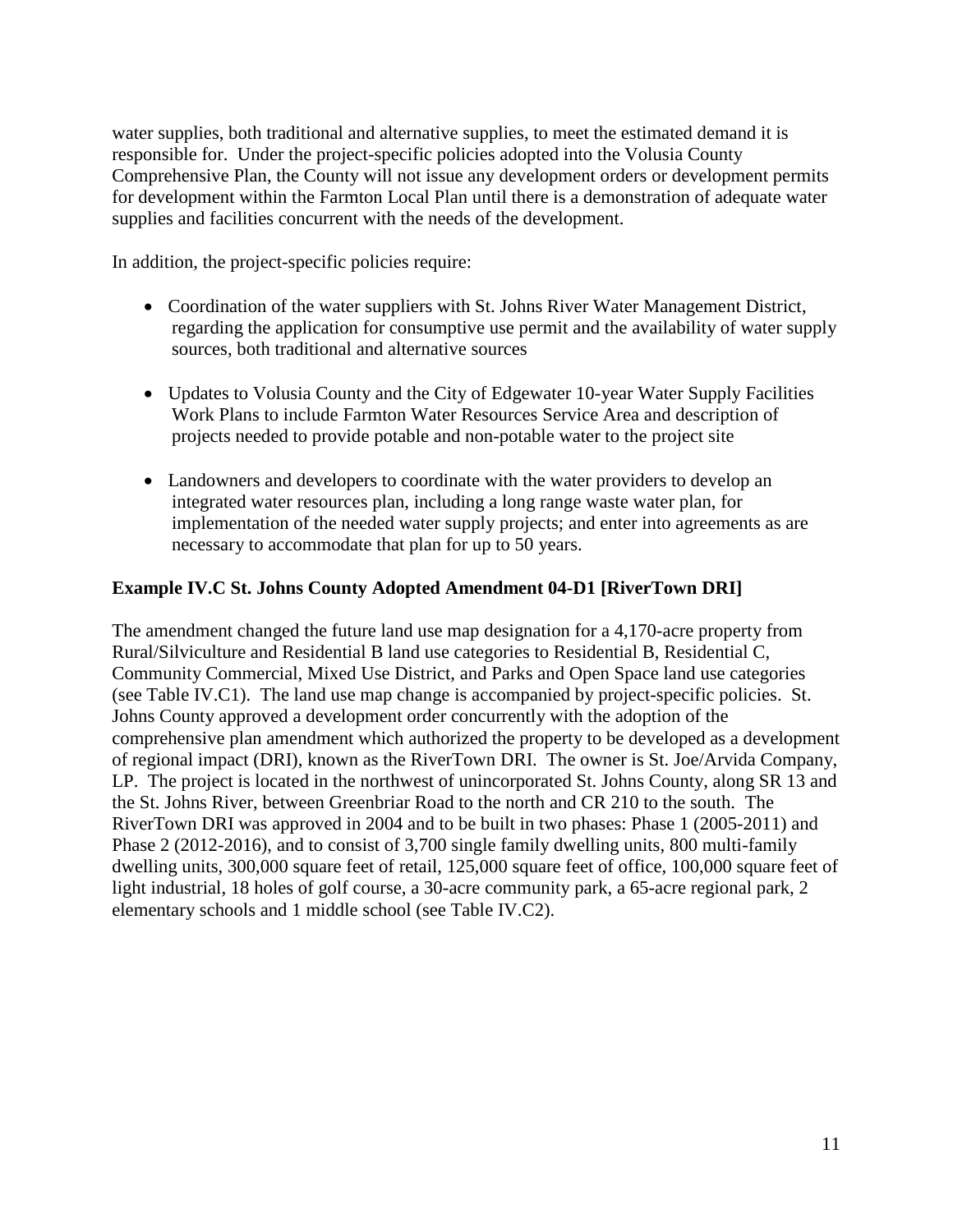| Table IV.C1 St. Johns County Amendment 04-D1 RiverTown DRI |
|------------------------------------------------------------|
| <b>Approved Land Uses by Acreage</b>                       |

| <b>Previous FLUM Designation</b>   | <b>Adopted FLUM Designation</b> | <b>Size</b>        |
|------------------------------------|---------------------------------|--------------------|
| Rural/Silviculture & Residential-B | Residential-B                   | 3,886 acres        |
| Rural/Silviculture                 | Residential-C                   | 170 acres          |
| Residential-B                      | <b>Community Commercial</b>     | 16 acres           |
| Rural/Silviculture                 | <b>Mixed Use District</b>       | 40 acres           |
| Rural/Silviculture                 | Parks and Open Space            | 58 acres           |
| <b>Total</b>                       |                                 | <b>4,170 acres</b> |

## **Table IV.C2 St. Johns County Amendment 04-D1 RiverTown DRI Approved Land Uses & Maximum Development by Phase**

| <b>Land Use</b>                  | <b>Number of Units</b>      |                      | <b>Total</b>   |
|----------------------------------|-----------------------------|----------------------|----------------|
|                                  | <b>Phase 1</b><br>2005-2011 | Phase 2<br>2012-2016 |                |
| <b>Residential Single Family</b> | $2,200$ du                  | 1,500 du             | 3,700 du       |
| <b>Residential Multi-Family</b>  | 400 du                      | 400 du               | 800 du         |
| Retail                           | $50,000$ sf                 | $250,000$ sf         | $300,000$ sf   |
| Office                           | $50,000$ sf                 | $50,000$ sf          | $100,000$ sf   |
| Light Industrial                 | $50,000$ sf                 | $50,000$ sf          | $100,000$ sf   |
| <b>Golf Course</b>               | 18 holes                    | $\Omega$             | 18 holes       |
| Community/Neighborhood Parks     | 186 acres                   | $\Omega$             | 186 acres      |
| <b>Riverfront Park</b>           | 58 acres                    | $\Omega$             | 58 acres       |
| Elementary School (2)            | 700 students                | 700 students         | 1,400 students |
| Middle School (1)                | 1,000 students              | $\theta$             | 1,000 students |

## **Table IV.C3 St. Johns County Amendment 04-D1 RiverTown DRI Potable Water Demand for Phase 1 (2005-2011)**

| <b>Phase/Land</b>  | Number of            | <b>Water Use</b>         | <b>Potable Water</b> |
|--------------------|----------------------|--------------------------|----------------------|
| <b>Use</b>         | Units                | $GPD/U$ nit <sup>4</sup> | <b>Demand MGD</b>    |
|                    |                      |                          |                      |
| Single Family      | $2,200 \, \text{du}$ | 350 gpd/du               | 0.770                |
| Multi-Family       | 400 du               | 300 gpd/du               | 0.120                |
| Retail             | $50,000$ sf          | $0.15$ gpd/sf            | 0.008                |
| Office             | $50,000$ sf          | $0.15$ gpd/sf            | 0.008                |
| Light              | 50,000 sf            | $0.10$ gpd/sf            | 0.005                |
| Industrial         |                      |                          |                      |
| <b>Golf Course</b> | 18 holes             | 25,000                   | 0.025                |
|                    |                      | gpd/hole                 |                      |
| Schools            |                      |                          |                      |
| 1 Elementary       | 700 students         | 20 gpd/student           | 0.014                |
| 1 Middle           | 1,000 students       | 25 gpd/student           | 0.025                |
| Total              |                      |                          | 0.975                |

 $\overline{a}$ 

*<sup>4</sup> Potable water demand rates for non-residential land uses are based on Chapter 64E-6.008, F.A.C.*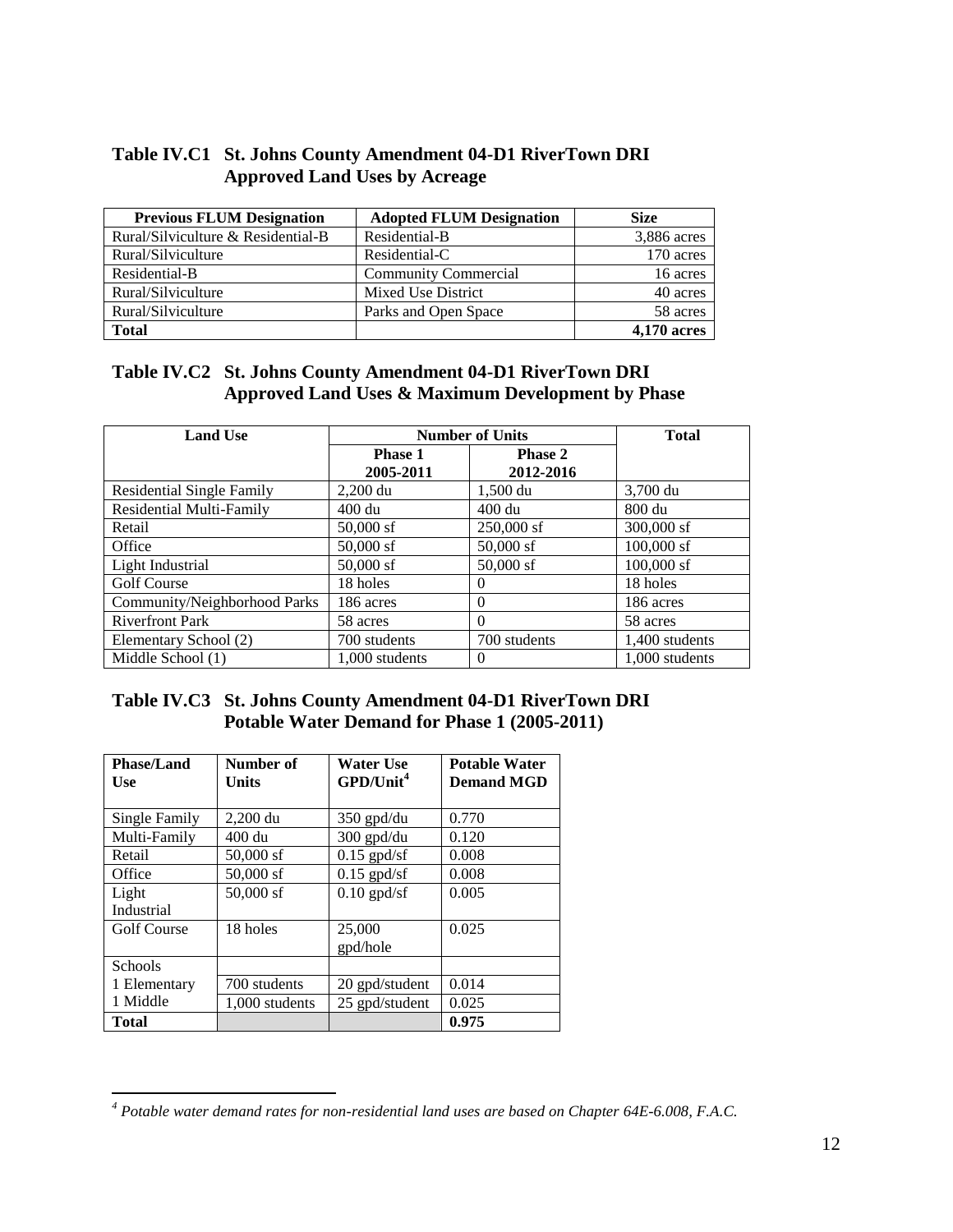| <b>Phase/Land</b><br><b>Use</b> | Number of<br>Units | <b>Water Use</b><br>$GPD/U$ nit <sup>5</sup> | <b>Potable Water</b><br><b>Demand MGD</b> |
|---------------------------------|--------------------|----------------------------------------------|-------------------------------------------|
| Single Family                   | 1,500 du           | $350$ gpd/du                                 | 0.525                                     |
| Multi-Family                    | 400 du             | $300$ gpd/du                                 | 0.120                                     |
| Retail                          | $250,000$ sf       | $0.15$ gpd/sf                                | 0.037                                     |
| Office                          | $50,000$ sf        | $0.15$ gpd/sf                                | 0.008                                     |
| Light                           | 50,000 sf          | $0.10$ gpd/sf                                | 0.005                                     |
| Industrial                      |                    |                                              |                                           |
| <b>Schools</b>                  |                    |                                              |                                           |
| 1 Elementary                    | 700 students       | 20 gpd/student                               | 0.014                                     |
| <b>Total</b>                    |                    |                                              | 0.709                                     |

## **Table IV.C4 St. Johns County Amendment 04-D1 RiverTown DRI Potable Water Demand for Phase 2 (2012-2016)**

The total average daily potable water demand for the St. Johns County Amendment 04-DI (RiverTown DRI) is estimated to be 1.684 mgd. Non-potable water demand through 2016 is estimated to be 1.564 mgd. Thus, total potable and non-potable water demand is estimated to be 3.248 mgd through 2016.

**Demonstration of the Availability of Adequate Water Supplies and Facilities:** The subject property is located within the utility service area of St. Joe Utility Company. Internal potable water service will be provided by St. Joe Utility Company through a bulk water purchase agreement with Jacksonville Electric Authority (JEA). Water availability letter from JEA has been provided demonstrating the availability of adequate supply and commitment to provide potable water through the project's buildout period. JEA's letter also identifies the necessary facility improvements it plans to undertake in order to provide the service. Non-potable water demand will be addressed through a combination of reuse water and service water withdrawals from on-site retention and detention ponds, particularly for irrigation for the golf course and common open areas. Reduction in water demand will be accomplished by the use of low plumbing fixtures, the use of xeriscape and drought resistant native vegetation for landscaping. Irrigation systems on residential and commercial parcels will be owned and maintained by the individual owners. Irrigation systems within common areas will be owned and maintained by homeowners associations or by community development districts.

[Note: The examples included in this guide (Example IV.B and Example IV.C) represent typical situations that may apply to a broad range of local governments. If a local government encounters a situation that is not addressed in these examples, we recommend you contact the Department or the appropriate Water Management District for assistance. Also, if a local government submits data and analysis that refers to supporting materials, copies of the referenced materials should be provided upon request of either the Department or the Water Management District.]

 $\overline{a}$ *<sup>5</sup> Potable water demand rates for non-residential land uses are based on Chapter 64E-6.008,F.A.C.*